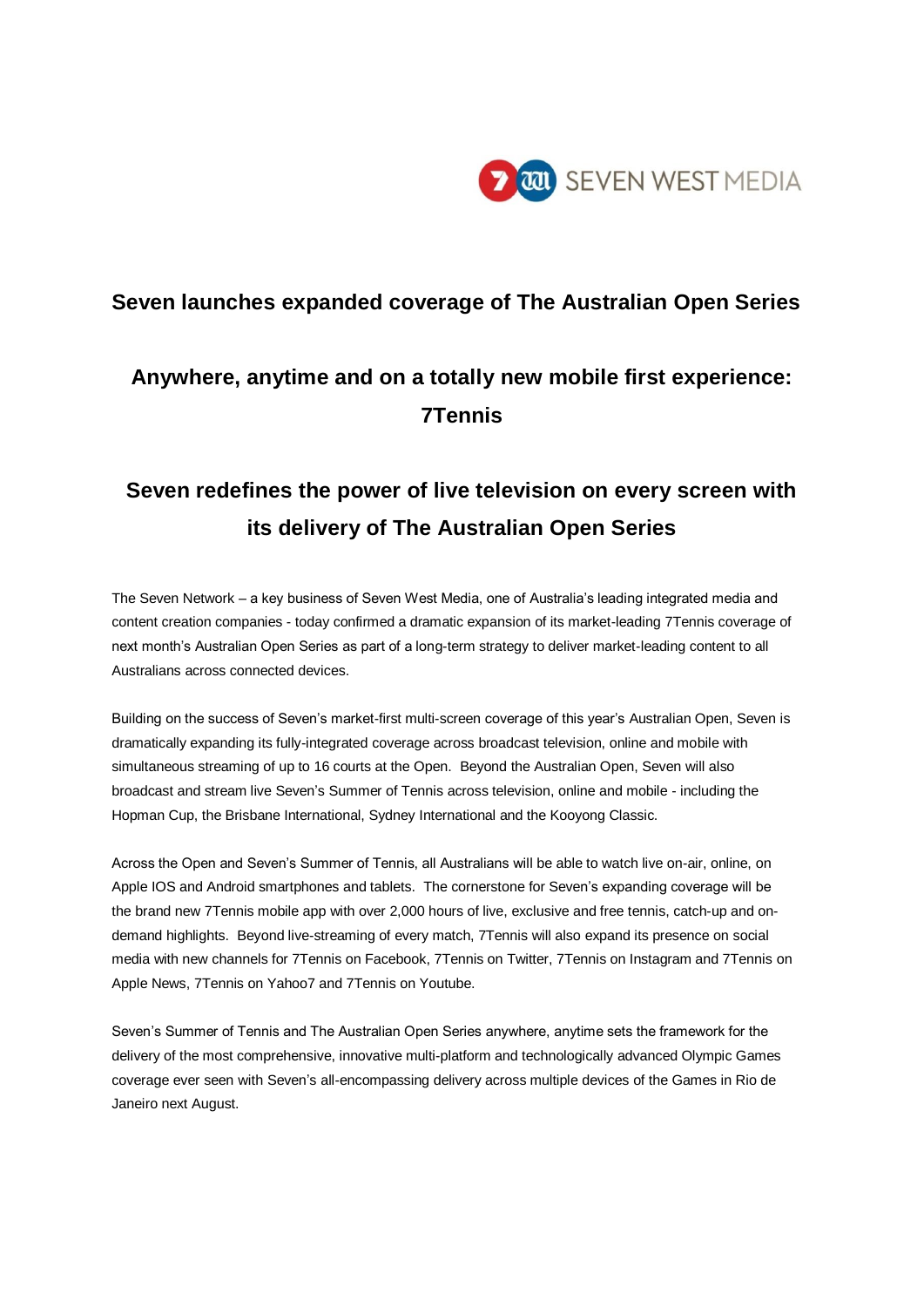Commenting, Clive Dickens, Seven's Chief Digital Officer, said: "This is an exciting and transformative time for Seven as we respond to our audience's needs and deliver huge multi-screen events like The Australian Open Series that give tennis fans more content and more opportunity to feel part of the event with our new 7Tennis product."

Commenting, Saul Shtein, Seven's Head of Sport said: "We are delighted to be taking the lead in the delivery of sports beyond broadcast television. The Australian Open is one of our biggest events and sets the framework for our year in sports. It is a year in sports like no other with our upcoming coverage of the Olympic Games in Rio and the introduction of new innovations in our coverage of the Australian Football League and our other major sports franchises."

Commenting, Kurt Burnette, Seven's Chief Revenue Officer, said: "Seven is pioneering television across all screens with the very best content for our viewers to watch and allowing our advertisers to connect with them in new ways. Our live-streaming provides all Australians and our advertisers more innovation and greater choice than ever before. And we will be delivering measurable actionable insights and analytics on how we are connecting with our audiences that we will take further with the Olympic Games."

#### **7Tennis**

7Tennis will live stream Seven's coverage of The Australian Open and Seven's Summer of Tennis and also stream matches on courts beyond Seven's television coverage. There will be up to 16 additional live streams of courts at the Open coupled with streams of press conferences and short-form VOD (video-on-demand) content including highlights and archival footage, photo galleries, a social wall with Twitter and Facebook, live scores and results from all matches, player profiles and exclusive produced content beyond Seven's internationally recognised broadcast.

#### **The Australian Open Experience**

In January 2015, over 1.2 million Australians chose to stream the Australian Open Series on digital platforms, with one third of our Australian Open audience accessing some tennis content on digital platforms every day. There were over 4.4 million streams during the Summer of Tennis, 80 per cent of which were live streaming, and over 23 million page views, with a social reach of over two million Australians. This year the service is available on-air, online, and on most Apple and Android smartphones and tablets.

# **The Melbourne Cup Experience**

Seven and Yahoo7 enjoyed a record-breaking first run as live streaming on PLUS7 officially launched for The Melbourne Cup - with more than 488,000 streams during the coverage across the day, and over 300,000 concurrent streams during the main race, the launch was perfect timing for those eager to not miss a moment of action. Based on statistics on concurrent users and peak traffic, the live stream of the Melbourne Cup on Seven was the largest online event of its kind in Australia. The audience of over 300,000 was more than three times larger than the Australian live stream of the FIFA World Cup, and almost double the peak traffic.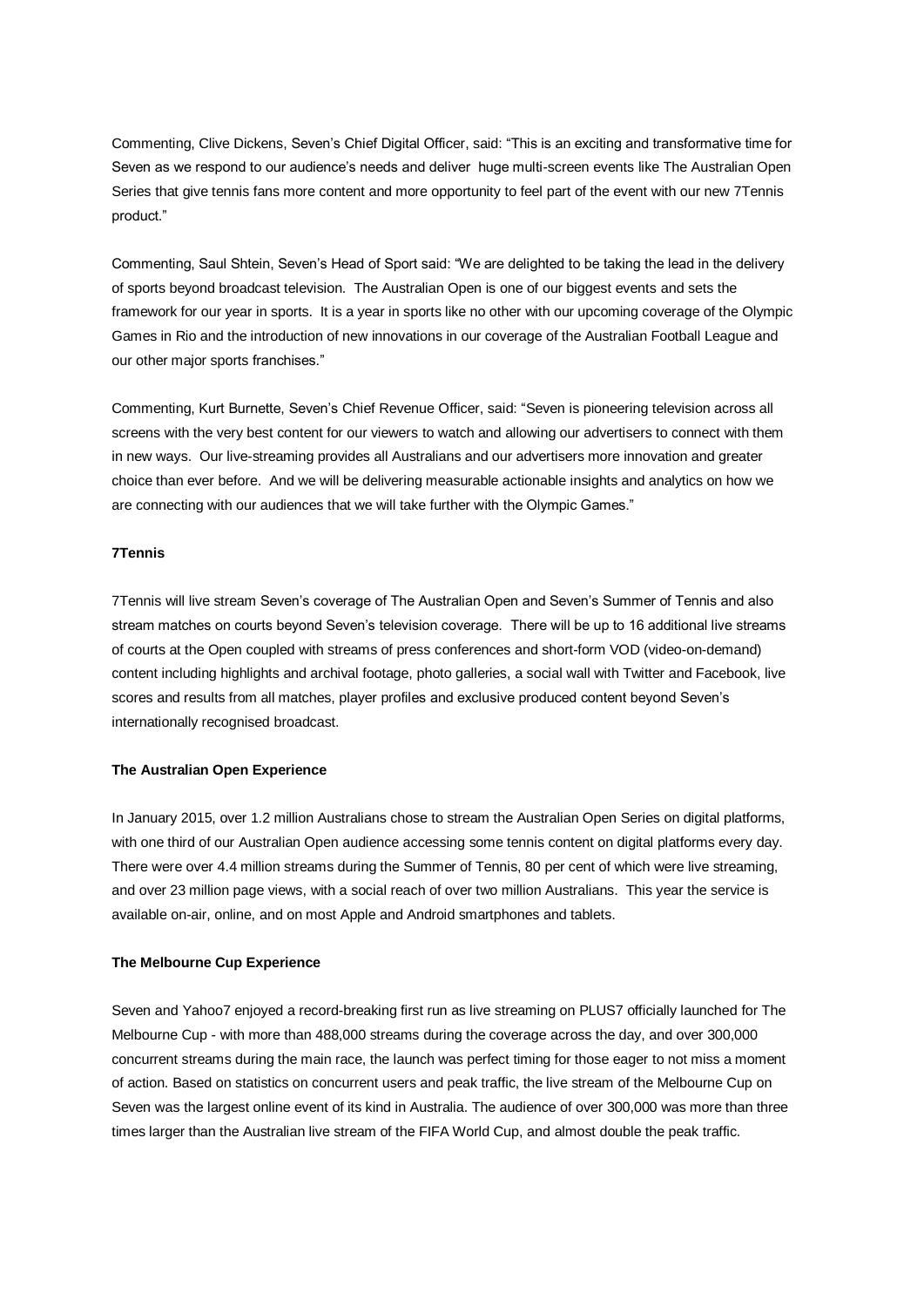### **Anywhere, Anytime, Any Device**

In another landmark digital development, Seven and Yahoo7 is streaming its three broadcast television channels – Seven, 7TWO and 7mate - across all delivery platforms 24/7. The launch of this new initiative builds on Seven's market-leading AVOD service, PLUS7 from Yahoo7. PLUS7 now delivers Live and Catchup, complementing the company's expanding presence in SVOD with its Presto partnership with Foxtel.

# **About Seven**

Seven is Australia's most-watched broadcast television platform. Seven – with three broadcast channels, Seven, 7TWO and 7mate - continues to lead in primetime, building on its market-leading performance over the past eight years. The network also dominates across breakfast and morning television.

The network is expanding its presence in media, driving its leadership in the creation of content and delivering that content anywhere, anytime to the biggest audiences. The company is expanding its presence in the further delivery of its video and publishing content beyond its three digital broadcast channels and across an array of mobile and social platforms. Seven has also secured a major presence in subscription video-ondemand through its Presto joint venture with Foxtel.

Seven is now creating more content than at any time in its history and is expanding its presence in international content production with the formation of two new international production companies: 7Wonder and 7Beyond. These two new businesses underline a key part of its strategy for today and in the future: the expansion of our leadership in the production of content.

Seven is a key business of Seven West Media, Australia's leading multiple platform media company which has a market-leading presence in broadcast television, magazine and newspaper publishing and online. The company is the home of many of Australia's best performing media businesses – Seven, 7TWO and 7mate, Pacific Magazines, The West Australian and Yahoo7, and the biggest content brands including My Kitchen Rules, The X Factor, Home and Away, Sunrise, the Australian Football League, the Olympic Games, Better Homes and Gardens, marie claire, New Idea, Who, The West Australian, Presto, the West Australian, Presto and PLUS7.

## **The Olympic Games**

Seven is set to deliver the most technologically advanced coverage of any event to all Australians with its allencompassing coverage of the Olympic Games in Rio. The Olympic Games in Rio are the first Games for Seven as part of an historic, long-term agreement for all-encompassing coverage of the Olympic Games over the coming decade. Seven's agreement with the International Olympic Committee delivers free broadcast television and subscription television rights, and expands beyond television to Seven's online, mobile and social platforms. Seven has also secured radio broadcasting rights.

Under the unprecedented new agreement, Seven will broadcast the Games of the XXXI Olympiad in Rio de Janeiro in 2016, the XXIII Olympic Winter Games in PyeongChang in 2018 and the Games of the XXXII Olympiad in Tokyo in 2020. Underlining this new partnership is an option which, if exercised, extends the rights to include the XXIV Olympic Winter Games in 2022 and the XXXIII Olympic Games in 2024.